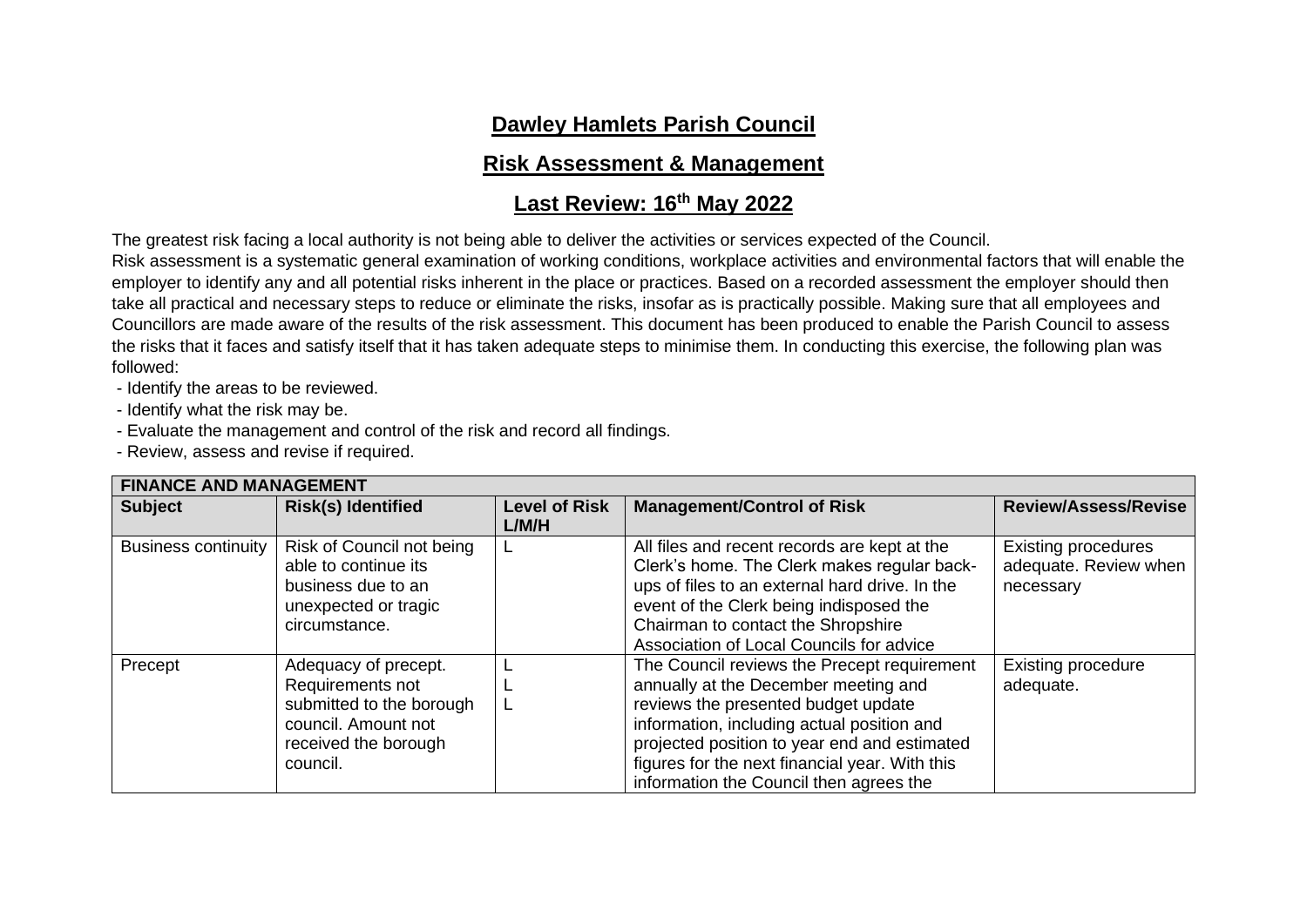|                           |                                                              |        | amounts set for the specific budget headings<br>for the following year, the total of which is<br>resolved to be the precept amount to be<br>requested from Shropshire Council. This<br>figure is submitted by the Clerk in writing to<br>Shropshire Council. The Clerk informs Council<br>when the monies are received (approx April<br>time)                                                                                                                                    |                                                                                                                                                                                                                              |
|---------------------------|--------------------------------------------------------------|--------|----------------------------------------------------------------------------------------------------------------------------------------------------------------------------------------------------------------------------------------------------------------------------------------------------------------------------------------------------------------------------------------------------------------------------------------------------------------------------------|------------------------------------------------------------------------------------------------------------------------------------------------------------------------------------------------------------------------------|
| <b>Financial records</b>  | Inadequate records<br><b>Financial irregularities</b>        | L<br>L | The Council has Financial Regulations that set<br>out the requirements.                                                                                                                                                                                                                                                                                                                                                                                                          | <b>Existing procedure</b><br>adequate. Review the<br><b>Financial Regulations</b><br>on an annual basis.                                                                                                                     |
| Bank and banking          | Inadequate checks<br><b>Bank mistakes</b><br>Loss<br>Charges | L      | The Council has Financial Regulations that set<br>out the requirements for banking, cheques<br>and reconciliation of accounts.<br>The bank does make occasional errors in<br>processing cheques which are discovered<br>when the Clerk reconciles the bank accounts<br>once a month when the statements arrive,<br>these are dealt with immediately by informing<br>the bank and awaiting their correction.<br>The Clerk reviews the Councils banking<br>arrangements regularly. | <b>Existing procedure</b><br>adequate.<br><b>Review the Financial</b><br>Regulations and bank<br>signatory list when<br>necessary, especially<br>after an AGM and an<br>election.<br>Monitor the bank<br>statements Monthly. |
| Cash                      | Loss through theft or<br>dishonesty                          | L      | The Council has Financial Regulations that set<br>out the requirements. No cash or petty cash is<br>currently dealt with by the council.<br>The Council's insurance policy has a Fidelity<br>Guarantee.                                                                                                                                                                                                                                                                          | <b>Existing procedure</b><br>adequate. Review the<br><b>Financial Regulations</b><br>when necessary.<br><b>Ensure Fidelity</b><br>Insurance is adequate.                                                                     |
| Reporting and<br>auditing | Information<br>communication<br>Compliance                   | L<br>M | A budget monitoring statement is produced<br>before each Council meeting with the agenda<br>and discussed and approved at the meeting.<br>A full list of payments and receipts and<br>cheques to be signed is provided at the<br>meeting and the financial records including a                                                                                                                                                                                                   | Existing communication<br>procedures adequate.<br>Council annually to<br>appoint a Councillor to<br>check financial records<br>for Fidelity compliance.                                                                      |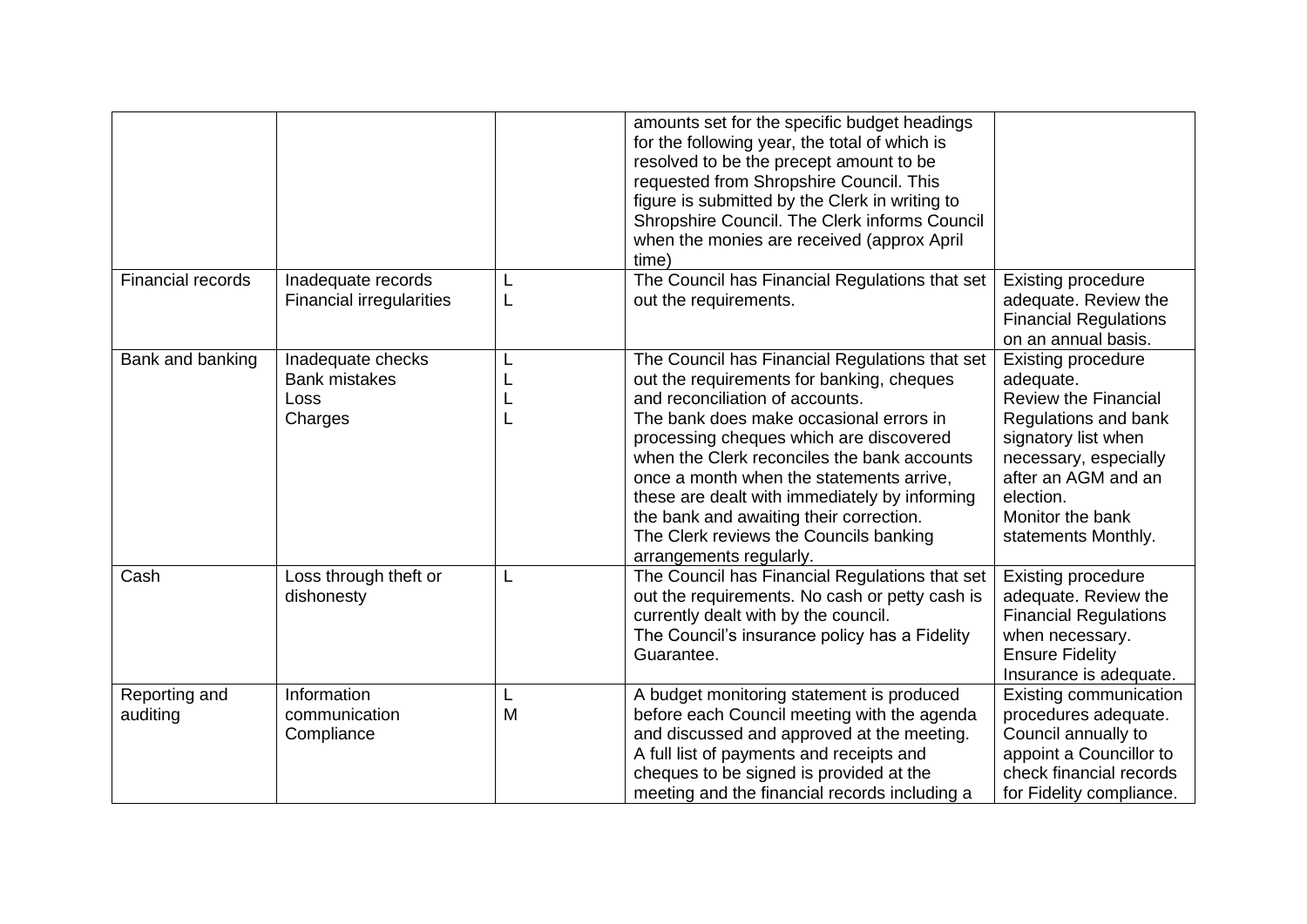|                                                   |                                                                                                                         |        | breakdown of receipts and payments<br>balanced against the bank statement are<br>presented and checked by a Councillor at<br>each meeting.<br>Council should regularly audit internally to<br>comply with the Fidelity Guarantee.                                                                                                                                                |                                                                                                                                                   |
|---------------------------------------------------|-------------------------------------------------------------------------------------------------------------------------|--------|----------------------------------------------------------------------------------------------------------------------------------------------------------------------------------------------------------------------------------------------------------------------------------------------------------------------------------------------------------------------------------|---------------------------------------------------------------------------------------------------------------------------------------------------|
| <b>Direct costs</b><br>Overhead<br>expenses Debts | Goods not supplied but<br>billed<br>Incorrect invoicing<br>Cheque payable incorrect<br>Loss of stock<br>Unpaid invoices |        | The Council has Financial Regulations that set<br>out the requirements.<br>At each Council meeting the list of invoices<br>awaiting approval is distributed to Councillors,<br>and considered. Council approves the list of<br>requests for payment. The Council has<br>minimal stocks, these are checked and<br>monitored by the Clerk.<br>The council does not issue invoices. | <b>Existing procedure</b><br>adequate.<br><b>Review the Financial</b><br>Regulations when<br>necessary.                                           |
| Grants and support<br>- payable                   | Power to pay<br>Authorisation of Council to<br>pay                                                                      |        | All such expenditure goes through the<br>required Council process of approval, minuted<br>and listed accordingly if a payment is made<br>using the S137 power of expenditure.                                                                                                                                                                                                    | <b>Existing procedure</b><br>adequate. Parish<br>Councillors request a<br>copy of S137 rules if<br>required.                                      |
| Grants - receivable                               | Receipts of Grant                                                                                                       |        | Any one-off grants awarded would come with<br>terms and conditions to be satisfied.                                                                                                                                                                                                                                                                                              | <b>Existing procedures</b><br>adequate.                                                                                                           |
| Charges - Rentals<br>payable                      | Payments of<br>leases/rentals                                                                                           | L      | Negative. The Parish Council does not<br>currently have any lease or rental agreements.                                                                                                                                                                                                                                                                                          |                                                                                                                                                   |
| Charges - Rentals<br>receivable                   | Receipt of rental<br>Insurance implication                                                                              | L<br>M | The Parish Council makes no charges for<br>rentals                                                                                                                                                                                                                                                                                                                               | <b>Existing procedure</b><br>adequate.<br>Review agreement and<br>fees annually.<br>Ensure payment and<br>copy of insurance<br>document received. |
| Best value<br>Accountability                      | Work awarded incorrectly<br>Overspend on services                                                                       | L<br>M | As per Financial Regulations normal Parish<br>Council practice would be to seek, if possible,<br>more than one quotation for any substantial<br>work required to be undertaken or goods. For                                                                                                                                                                                     | <b>Existing procedure</b><br>adequate.<br><b>Review Financial</b><br>Regulations regularly.                                                       |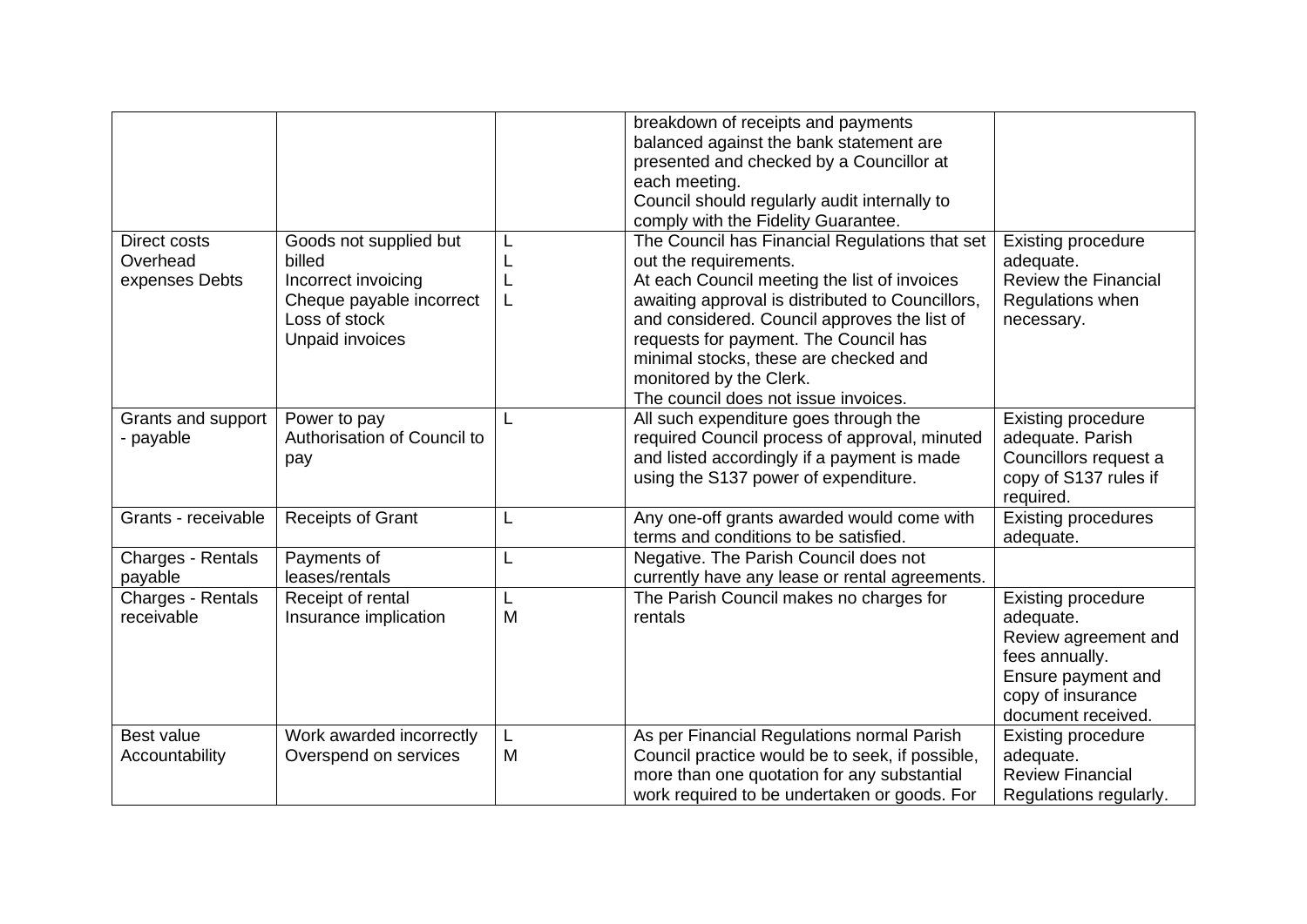| Salaries and<br>associated costs             | Salary paid incorrectly<br>Wrong hours paid<br>Wrong rate paid<br>False employee<br>Wrong deductions of NI or<br>Tax<br>Unpaid Tax & NI<br>contributions to the Inland<br>Revenue | L<br>L | major contract services, formal competitive<br>tenders would be sought. If a problem is<br>encountered with a contract the Clerk would<br>investigate the situation, check the<br>quotation/tender, research the problem and<br>report to Council.<br>The Parish Council authorises the<br>appointment of all employees at Council<br>meetings.<br>Salary rates are assessed annually by the<br>Council and applied on 1st April each year.<br>Salary is paid quarterly by cheque.<br>The Tax and NI contributions due are reported<br>to the Council and signed off quarterly.<br>The Tax and NI is worked out using an Inland<br>Revenue computer programme updated | <b>Existing appointment</b><br>and payment system is<br>adequate.                                                                                                                                                                                                          |
|----------------------------------------------|-----------------------------------------------------------------------------------------------------------------------------------------------------------------------------------|--------|-----------------------------------------------------------------------------------------------------------------------------------------------------------------------------------------------------------------------------------------------------------------------------------------------------------------------------------------------------------------------------------------------------------------------------------------------------------------------------------------------------------------------------------------------------------------------------------------------------------------------------------------------------------------------|----------------------------------------------------------------------------------------------------------------------------------------------------------------------------------------------------------------------------------------------------------------------------|
|                                              |                                                                                                                                                                                   |        | annually. All Tax and NI payments are<br>submitted in the Inland Revenue Annual<br>Return.                                                                                                                                                                                                                                                                                                                                                                                                                                                                                                                                                                            |                                                                                                                                                                                                                                                                            |
| Clerk/Other<br>workers<br>(voluntary/casual) | Loss of Clerk<br>Fraud<br>Actions undertaken<br>Health & Safety                                                                                                                   |        | The Parish Council has sufficient reserves to<br>enable training for the CiLCA qualification in<br>the event of the Clerk resigning.<br>The requirements of the Fidelity Guarantee<br>insurance to be adhered to with regards to<br>Fraud.<br>The Clerk should be provided with relevant<br>training, reference books, access to<br>assistance and legal advice required to<br>undertake the role.                                                                                                                                                                                                                                                                    | Include in financial<br>statement when setting<br>precept.<br><b>Existing procedure</b><br>adequate.<br>Purchase reference<br>books where<br>necessary.<br>Membership of the<br>SLCC.<br>Monitor working<br>conditions, safety<br>requirements and<br>insurance regularly. |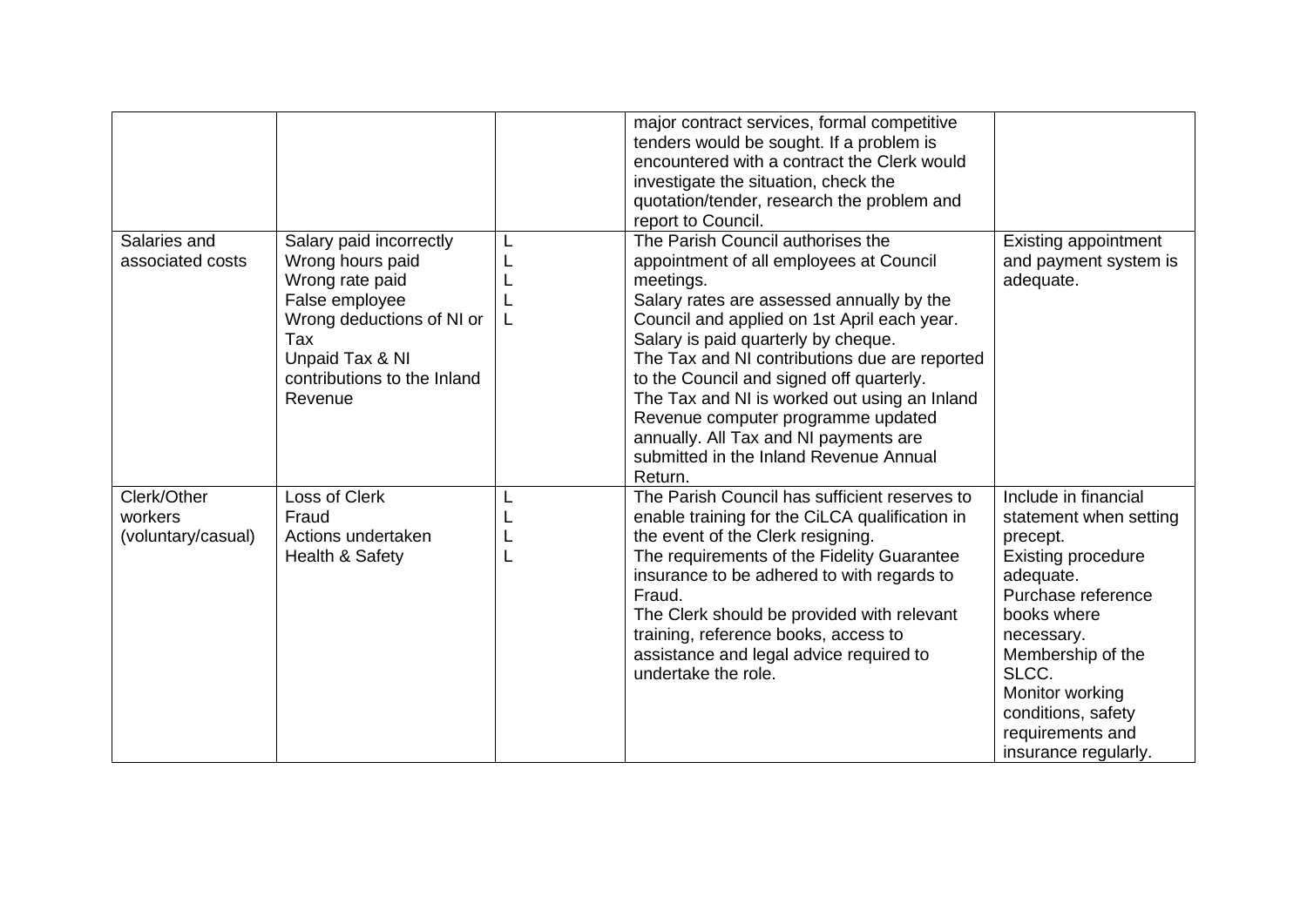| <b>Election cost</b>            | Risk of an election cost                                       | L/M         | Risk is higher in an election year. The Parish<br>Council make provision by annual contribution<br>to an election Reserve Fund                                                                                                                                                                                                               | <b>Existing procedure</b><br>adequate.                                                                    |
|---------------------------------|----------------------------------------------------------------|-------------|----------------------------------------------------------------------------------------------------------------------------------------------------------------------------------------------------------------------------------------------------------------------------------------------------------------------------------------------|-----------------------------------------------------------------------------------------------------------|
| <b>VAT</b>                      | Re-claiming/charging                                           | L           | The Council has Financial Regulations that set<br>out the requirements.                                                                                                                                                                                                                                                                      | <b>Existing procedure</b><br>adequate.                                                                    |
| Annual return                   | Submit within time limits                                      | L           | Employer's Annual Return is completed and<br>submitted online and to the Inland Revenue<br>within the prescribed time frame by the Clerk.<br>Annual Return is completed and signed by the<br>Council, submitted to the internal auditor for<br>completion and signing then checked and sent<br>on to the External Auditor within time limit. | <b>Existing procedure</b><br>adequate.                                                                    |
| Legal powers                    | Illegal activity or payments                                   | L           | All activity and payments within the powers of<br>the Parish Council to be resolved and minuted<br>at Full Parish Council Meetings.                                                                                                                                                                                                          | All activities and<br>payments Minuted.                                                                   |
| Council records -<br>paper      | Loss through theft, fire or<br>damage                          | L<br>M      | The Parish Council records are stored at the<br>home of the Clerk.<br>Records include historical correspondence,<br>minute books and copies, records such as<br>personnel, insurance, salaries etc.<br>Recent materials are in a locked cabinet (not<br>fire proof) and older more historical records in<br>the attic.                       | Losses are unlikely and<br>so provision adequate.                                                         |
| Council records -<br>electronic | Loss through theft, fire,<br>damage, corruption of<br>computer | L<br>M      | The Parish Council's electronic records are<br>stored on a computer at the Clerk's home.<br>Back-ups of the files are taken at regular<br>intervals on to external hard drive.<br>The computer has virus software installed.                                                                                                                 | <b>Existing procedure</b><br>adequate.                                                                    |
| Insurance                       | Adequacy<br>Cost<br>Compliance<br><b>Fidelity Guarantee</b>    | L<br>L<br>M | An annual review is undertaken (before the<br>time of the policy renewal) of all insurance<br>arrangements in place. Employers and<br>Employee liability insurance is a necessity and<br>must be paid for. Ensure compliance<br>measures are in place. Ensure Fidelity checks<br>are in place.                                               | <b>Existing procedure</b><br>adequate.<br>Review insurance<br>provision annually.<br>Review of compliance |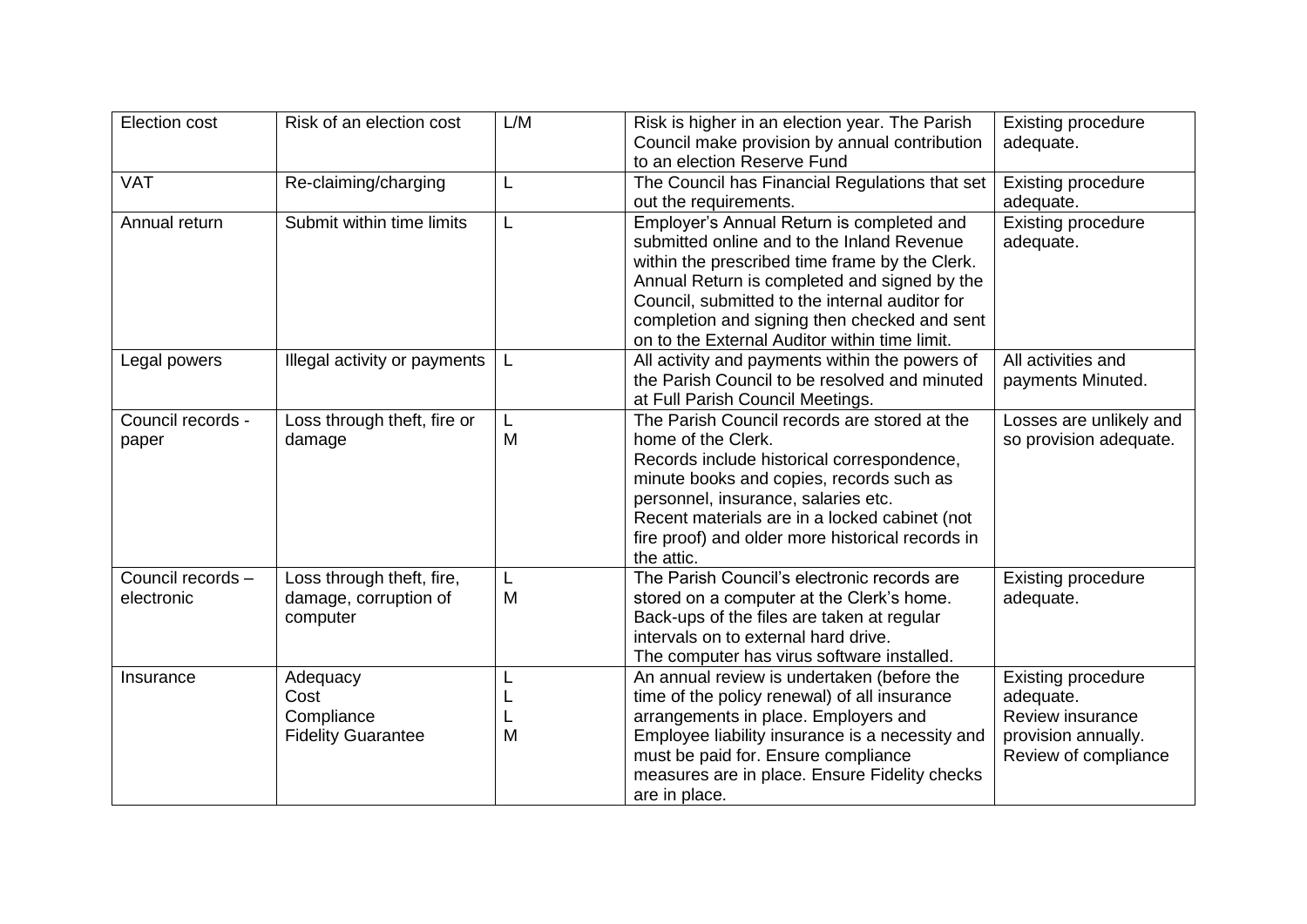| <b>Data Protection</b>                                                                                                      | Policy<br>Provision                                                        | M                             | The Council holds minimal personal data<br>which is destroyed once it is no longer<br>needed. The Council has a data protection<br>policy in place.                                                                                                                                                                                                              | Ensure annual renewal<br>of registration.                                            |  |  |
|-----------------------------------------------------------------------------------------------------------------------------|----------------------------------------------------------------------------|-------------------------------|------------------------------------------------------------------------------------------------------------------------------------------------------------------------------------------------------------------------------------------------------------------------------------------------------------------------------------------------------------------|--------------------------------------------------------------------------------------|--|--|
| Freedom of<br><b>Information Act</b>                                                                                        | Policy<br>Provision                                                        | L<br>M                        | The Council has a model publication scheme<br>for Local Councils in place. The Council is<br>able to request a fee for any information<br>requested to cover the cost of consumables<br>and the clerk's time.                                                                                                                                                    | Monitor and report any<br>impacts of requests<br>made under the FOI<br>Act.          |  |  |
| Meeting location                                                                                                            | Adequacy<br>Health & Safety                                                | L<br>M                        | The Parish Council meetings are held at the<br>Village Hall. The premises and the facilities<br>are considered to be adequate for the Clerk,<br>Councillors and Public who attend from Health<br>& Safety and comfort aspects.                                                                                                                                   | <b>Existing location</b><br>adequate.                                                |  |  |
| <b>ASSETS</b>                                                                                                               |                                                                            |                               |                                                                                                                                                                                                                                                                                                                                                                  |                                                                                      |  |  |
| <b>Subject</b>                                                                                                              | <b>Risk(s) Identified</b>                                                  | <b>Level of Risk</b><br>L/M/H | <b>Management/Control of Risk</b>                                                                                                                                                                                                                                                                                                                                | <b>Review/Assess/Revise</b>                                                          |  |  |
| War memorial,<br>lychgates, bus<br>shelters, notice<br>boards, street<br>furniture/benches,<br>grit bins and open<br>spaces | Loss or Damage<br>Risk/damage to third<br>party(ies)/property              | L                             | Parish Council have a number of notice<br>boards, bus shelters, benches and grit bins<br>etc. around the Parish. All locations have<br>approval by relevant parties, insurance cover,<br>inspected regularly by the Clerk/Councillors -<br>any repairs/maintenance requirements<br>brought to the attention of the Parish Council.<br>Keys held by a councillor. | <b>Existing procedure</b><br>adequate. Review<br>insurance requirements<br>annually. |  |  |
| <b>LIABILITIES</b>                                                                                                          |                                                                            |                               |                                                                                                                                                                                                                                                                                                                                                                  |                                                                                      |  |  |
| <b>Subject</b>                                                                                                              | <b>Risk(s) Identified</b>                                                  | <b>Level of Risk</b><br>L/M/H | <b>Management/Control of Risk</b>                                                                                                                                                                                                                                                                                                                                | <b>Review/Assess/Revise</b>                                                          |  |  |
| <b>Legal Powers</b>                                                                                                         | Illegal activity or payments<br><b>Working Parties taking</b><br>decisions | L<br>L                        | All activity and payments made within the<br>powers of the Parish Council (not ultra vires)<br>and to be resolved and clearly minuted.<br>Ensure established with clear terms of<br>reference and all decisions ratified by the full<br>council.                                                                                                                 | <b>Existing procedure</b><br>adequate. Monitor on a<br>monthly basis                 |  |  |